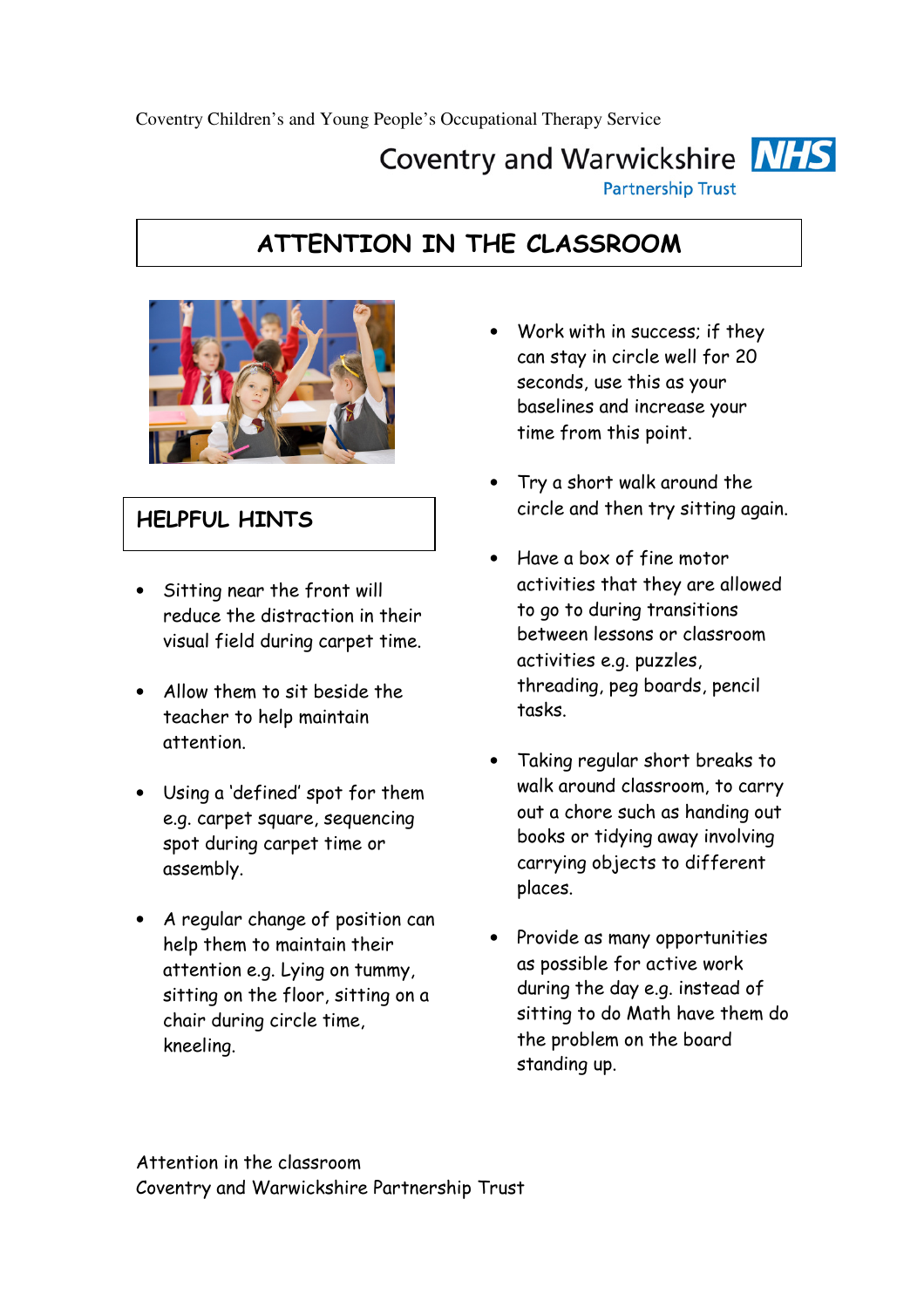#### Coventry Children's and Young People's Occupational Therapy Service

REDUCE MOVEMENT WHEN SEATED:

- Provide a solid seat with armrests of the correct height
- Provide a Tilted desk top (angle board) to help him to maintain an upright posture.
- Provide 'heavy work' activities during the day especially prior to handwriting tasks or those which require long periods of sitting e.g. cleaning the board, handing out books, pushing tasks, moving furniture, and the activities on the attached sheet.
- Providing a fidget toy to keep their hands busy for example a squeeze ball, blue-tack, and theraputty. To use at their desk so as not to distract other children.
- Provide a 'sit-fit' cushion which allows them to have the sensation of movement in a more appropriate and less distracting way for the classroom environment
- Prior to handwriting activities or at the beginning of the day carryout hand writing warm-up exercises. This will increase the strength in their hands and

provide the feedback to their joints which they are seeking by fidgeting. (see attached sheet)

#### ACTIVITY IDEAS

#### MOVEMENT BREAKS:

Have these scheduled into their timetable at times when they usually need to on the move rather than waiting for them to begin moving you are trying to pre-empt it so that their body is getting the movement it needs in a more functional and structured way.

Try a combination of these for 5 minutes directly before you want them to focus their attention well. Make sure the movement is either up and down or back and forth as going around in circles can often increase arousal levels.

- Wall push ups or 'pushing the wall down'
- Walking like a bear on hands and feet with bottom in the air.
- Tug of war
- Pushing out play dough on the desk
- Using the handwriting preparation activities
- Doing jobs in the classroom such as carrying boxes

Attention in the classroom Coventry and Warwickshire Partnership Trust